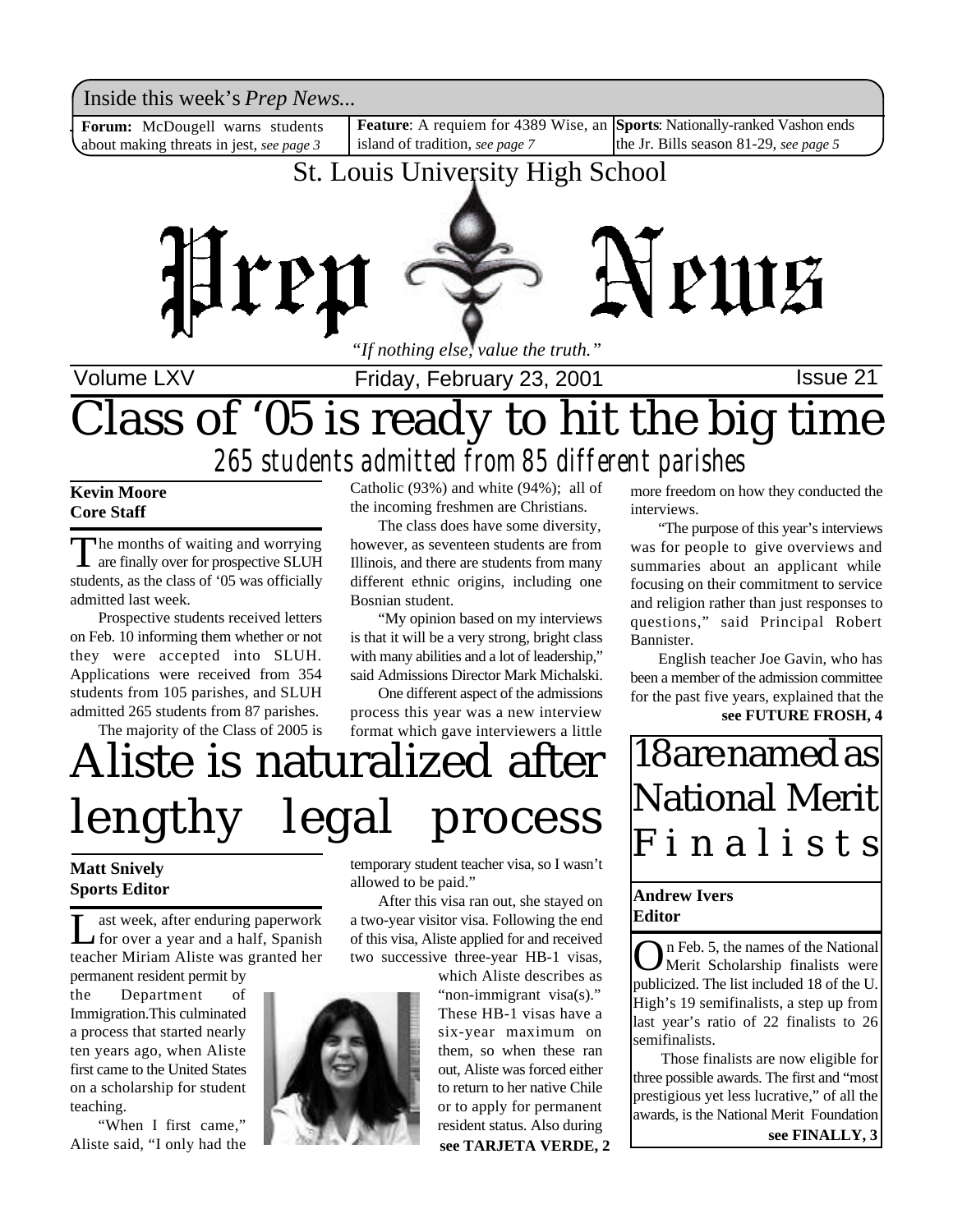## 2 **News** February 23, 2001 Whitaker donates *Carnival* tickets *Faith House children enjoy Sunday's performance*

#### **Brian Kane Reporter**

When *Carnival* made another appearance at St. Louis U. High last weekend, a new group of theatergoers eagerly anticipated being dazzled by the spectacle of the show.

When SLUH Theater Manager Kathryn Whitaker was talking to Deborah James, a member of the Faith House Recreational Activities Staff, they began considering special activities to commemorate Black History Month. Most, if not all of the children had never received the opportunity to see a play. With *Carnival* on its way to SLUH,

### TERJATA VERDE

#### (from 1)

this period of temporary visas, Aliste taught at Mater Dei High School in Breese, Illinois, from 1991 to 1997.

Since Aliste has no relatives in the U. S., she had to rely on the guidance of lawyers throughout this grueling process. They handled a large majority of the paperwork that must be sent to various government agencies for the process to be completed.

"There was so much paperwork to do," said Aliste, "and if you are not married to a U.S. citizen or don't have relatives here, you have to use lawyers to handle most of it."

The use of lawyers also increased the cost of her naturalization considerably, as she said, "Everything is about money. You spend \$200 here, \$100 there... I don't know how poor people can ever afford it."

Also, while she had temporary resident status, any trip she took out of the country required a "special parole" from the Immigration Bureau. This came up last summer when Aliste travelled to Russia with several SLUH students for their annual trip.

Further commenting on the

Whitaker extended an offer of free tickets to the group.

The offer was gladly accepted, and the children prepared for the show. Whitaker made a visit to Faith House the Wednesday night before the show to discuss theater etiquette with the group. They were all eager to learn the new skills, and according to Whitaker, they were also excited about the whole opportunity in general.

"We're just giving them an opportunity to see some theater," said Whitaker.

On Sunday, the Faith House children made their way to the SLUH theater and took their seats in the house-right section. With its twirling acrobats, jugglers, and songs, *Carnival* easily kept their attention. By intermission, they were bursting with questions, and ready to enjoy the rest of the show. Whitaker described them as terrific, well-behaved, and interested.

"They were great," said Whitaker, "they really loved it."

Whitaker saw this activity as a success, and so did Faith House's James, further evidenced by the fact that Whitaker was asked by James to take the children on more theatrical excursions. They will not be present at the showing of *Of Mice and Men*, as its content would probably not be as interesting for them, but the donation of more theater tickets for future shows is a likely possibility. As Whitaker said, "They'll come back."

complications of the process, Aliste mentioned specific criteria for obtaining permanent status, such as the waiting period where it must be proven that no one else is as qualified as Aliste at her particular job.

"Since I came to America speaking Spanish, that really gave me a qualification that many other teachers don't have. For example, other teachers might have a Ph.D., but they have no teaching experience, and that's where my Spanish experience comes in."

Another part of the process involves sending away a questionaire to the Federal Bureau of Investigation, which checks to make sure that no crimes have been committed by the applicant in any country. During this process, Aliste was fingerprinted and had several mug-shot style photos taken so the FBI could use computerized databases to check her criminal records.

For example, when Aliste was still living in Chile, she was arrested during a series of college political protests. Police surrounded a cafeteria where she was eating and rounded up many of the students there who were suspected of speaking out against the communist government.

Said Aliste of her arrest, "I spent a week in jail because of a political protest, but it was one of those offenses that would be wiped out in America when a person became an adult."

Political issues notwithstanding, Aliste will have her green card in three to six months, and will then be certified as a permanent resident of the United States. She does not know whether or not she will apply for citizenship, but says, "If I do apply, I want to have dual citizenship (both U.S. and Chile)." So the long and winding road continues, but one thing is for sure: Aliste is here to stay.

*Quote of the Week We must learn to live together as brothers or perish together as fools.*

-Dr. Martin Luther King, Jr.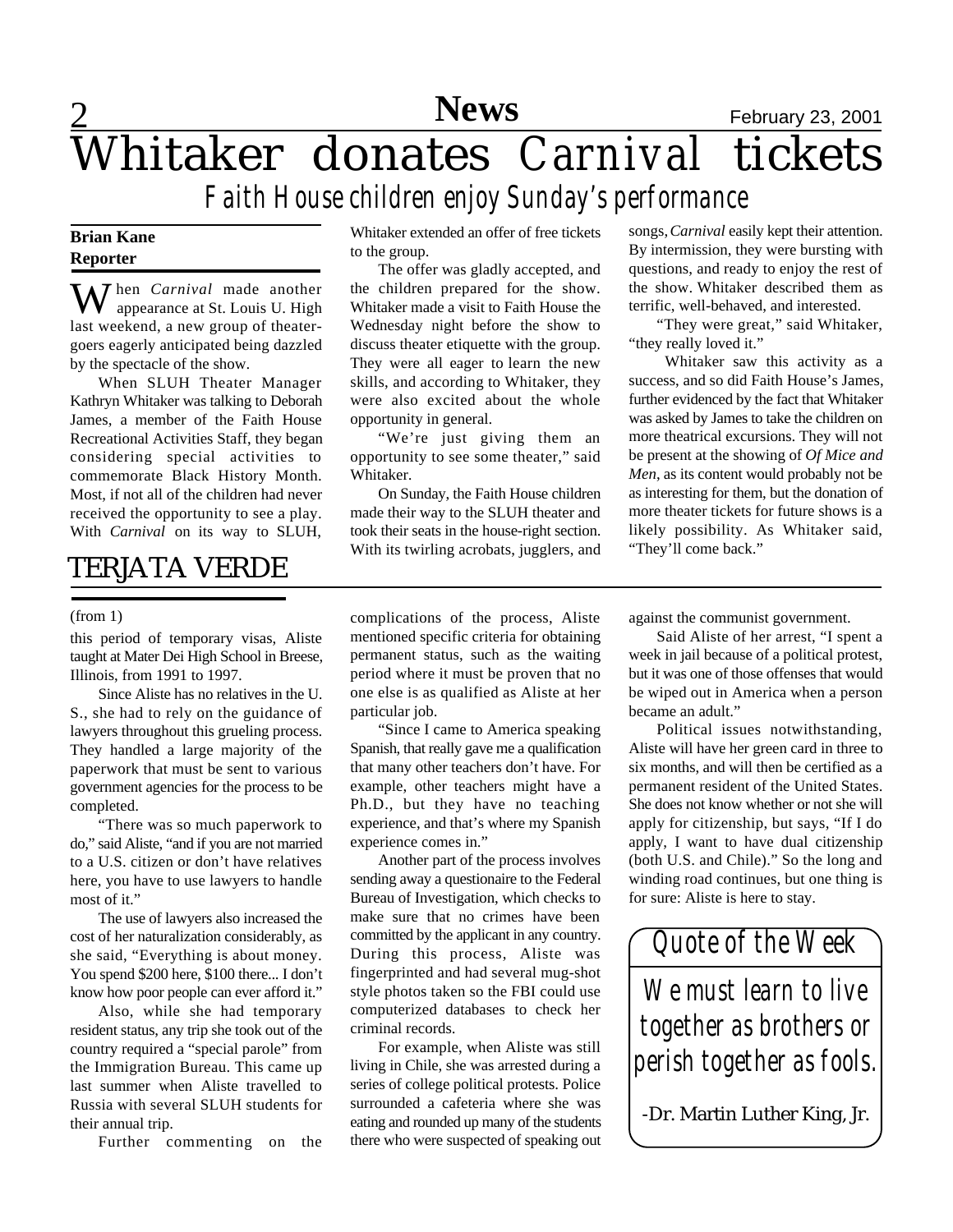## **Editorial** September 23, 2001 **Editorial** 3

### LETTERS TO THE EDITOR McDougell cautions students about making threats in jest

#### Dear Students,

I'm writing this letter to you to talk about the importance of not making meaningless threats to your friends or anyone. You may not think that they are threats, and almost always they aren't, but somebody could take what you say the wrong way. Every day around school, I hear people say to one another, "I'm going to kill you," or "You're going to die," or something else like that. Your friends probably understand, as you do, that you're joking, and that's just a common way of messing around with other teenage guys. But some people, maybe someone not in your group of friends, might overhear you and be a bit worried if what you said is true or not.

You might think that this is ridiculous, like it is no big deal to say those kinds of things; that nobody could possibly take you seriously. Well, it's really not that unbelievable. They don't know who you are; they don't know what kind of background you have; they don't know if you are a joker or you're serious all of the time. They just don't know.

Recently, I found out about this the hard way. A few days ago I was talking with some friends outside of the cafeteria, and I said, in what I thought was a very joking manner, a comment which could easily have been interpreted the wrong way if you don't know me or if you didn't reconize my tone of voice. I thought I was saying it just to my friends; I thought noboby else could hear.

Apparently my comment was reported to Mr. Clark, and

### FINALLY

(from 1)

Scholarship, according to Guidance Counselor and National Merit guru Carolyn Blair. Very few students receive this award.

If the student does not receive that, he will attempt to receive a corporate-sponsor scholarship. A student is eligible for this scholarship only if one of his parents works for a corporation which participates in the program.

The final possibility is a college-sponsored scholarship. Colleges will offer anything from a full scholarship to a mention to nothing at all.

Qualifying as a finalist is "Something that they should be proud of," said Blair.

Semifinalists were determined by the Pre-Scholastic Assessment Test (PSAT), administered to the class of 2001 in October 1999, during their junior year. Students with a test score ranking in the top one half percent of all scores recorded in the nation are determined as semifinalists. The National Merit Scholarship Program announced those students' names last September.

Semifinalists write an essay and receive a recommendation

during my 6th period free period, I was asked to go to his office. After realizing what I was there for, I tried to explain to him that I was joking, and he gave me a good explanation of why I can't joke like that, and why the school has to take such comments seriously. I thought that they were taking this a little too far, and that from my background and history of being in little trouble, I should be allowed to go on my way with a slap on the wrist. But after I had gotten some explanations on the seriousness of these things, I think I understood what they were talking about.

I got a good example from Dr. Bannister. He told me how he and Mr. Zinselmeyer would be flying on an airplane soon, and if he heard someone talking about how they had a gun, he wouldn't want to be on it, or he would want the person thrown off. He wouldn't know if that person was joking or not; he's never met him before. And that person could have just been making a joke to his buddy next to him.

I'm telling you guys right now: don't say stupid things to each other that could be taken the wrong way. So make sure you're careful with your words when you're around people you don't know, and even when you think you're not, because there could be somebody there, and they might just think you're being serious.

Sincerely, Dan McDougell '03

from their counselor, both of which they submit to the National Merit Program. The pre-finalist processes, which Blair spearheads, are completed by the end of first semester.

National Merit administrators reviewed not only test scores, essays, and recommendations but students' schedules, extracurricular involvement, and grade point average.

### *2001 National Merit Finalists*

Justin Austermann Peter Bartz-Gallagher Timothy Beckmann Matt Dunne Daniel Eckert Tim Elfrink Ryan Hatch Michael Macauley Kevin McCarthy

Peter Meredith Mark Milford Andrew Nahlik Michael Nigh Tom Polokonis Matthew Rombach Brian Wallisch Benjamin Wiesehan Ryan Williamson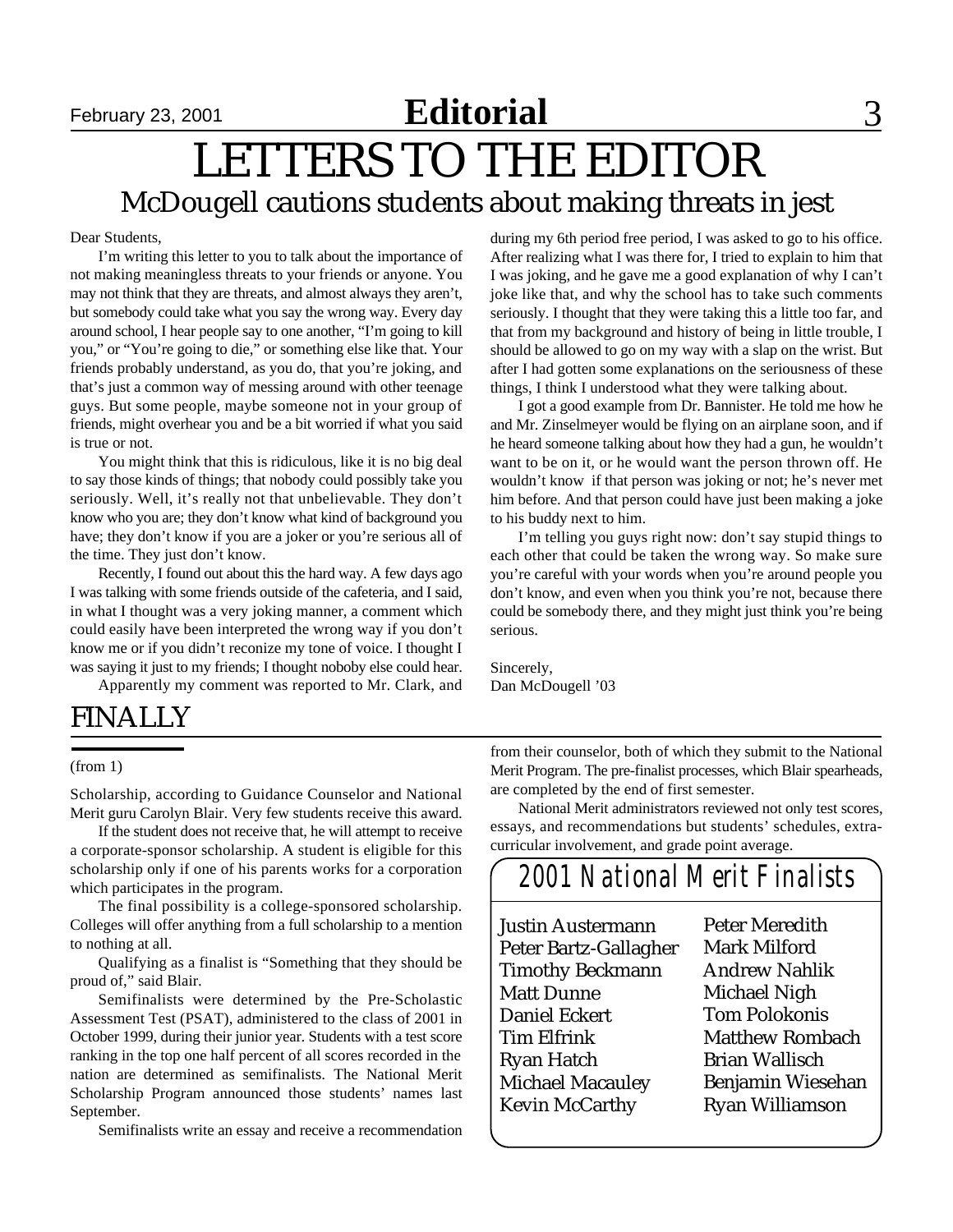### 4 **Sports** February 23, 2001 **Sports**

# Hockeybills win second chance, bow out in mini-game with final record of 16-8-4

**Jon Neff Reporter**

Three minutes and twenty-two seconds<br>into the sudden death mini-game hree minutes and twenty-two seconds between SLUH and Rockwood Summit, SLUH lost the puck in front of its own net, there was a pile up, and Kyle Scherrer managed to pick up the puck and put it past SLUH goalie Geoff Schuessler. This lone goal ended the game and SLUH's season.

SLUH arrived at Affton Ice Rink last Friday night in a must-win situation. After being defeated by Summit 6-2 in the first game of their two game series, SLUH had to win the next game to even have a chance at playing the decisive mini-game.

The team that was outskated and outplayed by Summit seemed to be renewed by this sense of urgency. Schuessler was on his game, the defense limited Summit's opportunities, and the offense got plenty of scoring chances. The always-productive line of Chris Prater, Joe Mantovani, and Bob Lachky, shut down in the first game, provided seven points on the night.

The scoring opened up in the first when Mantovani put a wrist shot past Summit's goalie from the right slot. Summit would answer a few minutes later with a goal of their own, but it would be their only goal of the game.

In the second at 14:25, Prater picked up the puck in front of the net and put it past Summit's goalie to regain the lead at 2-1. This was the last time Summit would be close. Sean Leahy provided the next goal at 5:47 when he wristed the puck from the blue line and beat the goalie high on the blocker side.

In the third, SLUH continued its offensive attack when, at 8:51, they won the face-off to the right of the Summit goalie; after several shots, Mantovani picked up a rebound and slid the puck past the goalie. Mantovani picked up the hat trick at 6:53 when Lachky stole the puck at the blue line, walked in on one defender, and took the shot. Mantovani grabbed the rebound and shot the puck by Summit's goalie. Mantovani had a chance to add his

fourth goal of the night on a partial breakaway but had the puck knocked away before he got the shot off.

At 4:57, SLUH would add one more when Matt Pijut put his own rebound back into the net to make the score 6-1. SLUH won the game, outshooting Summit

36-12, and with this momentum in hand, they would play the decisive sudden death mini-game.

SLUH started the mini-game just as it had left off in the first game. Their high pressure on offense lead to two 2-on-1's and excellent scoring chances. The first involved Todd Turner and Prater, with Turner eventually blasting the shot wide.

### FUTURE FROSH

#### (from 1)

committee gives significant consideration to each student's grades, test scores, and resonses given in the interview.

"(The admission process) is often no real science," said Gavin. "We try to give every student the best consideration possible."

"The interview is especially important when there is a concern that a student may not be committed to religious education," commented Gavin. "We are looking for students who have a willingness to explore their religion and are open to sharing their gifts with others."

Meeting with the parents of prospective students is often just as important as the interview with the student. "We want to be sure the parents Less than 30 seconds later Turner was again involved, this time with Pijut, and this time Summit's goalie stopped him. Finally, one minute later, Scherrer ended

the game with his goal.

"We played a great first game, and they got us on a soft goal in front of the net," said head coach Charlie Busenhart.

So, what Busenhart called a "great season" ended that night in Affton. The team ended its season with losses only to the top four ranked teams: CBC,

Desmet, Vianney (whom they tied once), and Chaminade (whom they beat once). The team will again make its run at the championship next year with a strong group of players returning, even with the loss of seniors Turner, Prater, Leahy, Schuessler, Chris West, Mike Macauley, Tom Merkel, Tom O'Meara, Matt Durbin, and Geoff Hill.

are supportive of the religious goals of the school," said Gavin. "A student who seems only interested in the academic side of SLUH and shows little or no interest in the religious objectives of the school would probably be given less consideration," he added. "We hope that the students show commitment to their parish life and curiosity about religious studies, and we are looking for kids who have done something more than what was required in their grade schools."

Although individual interviewers bring their ideas about students to the committee, "Final decisions are the committee's choice," said Gavin. The class of 2005 appears to be another strong group of students. Their placement test will be held on Saturday, Mar. 3.



**the biscuit in the basket.**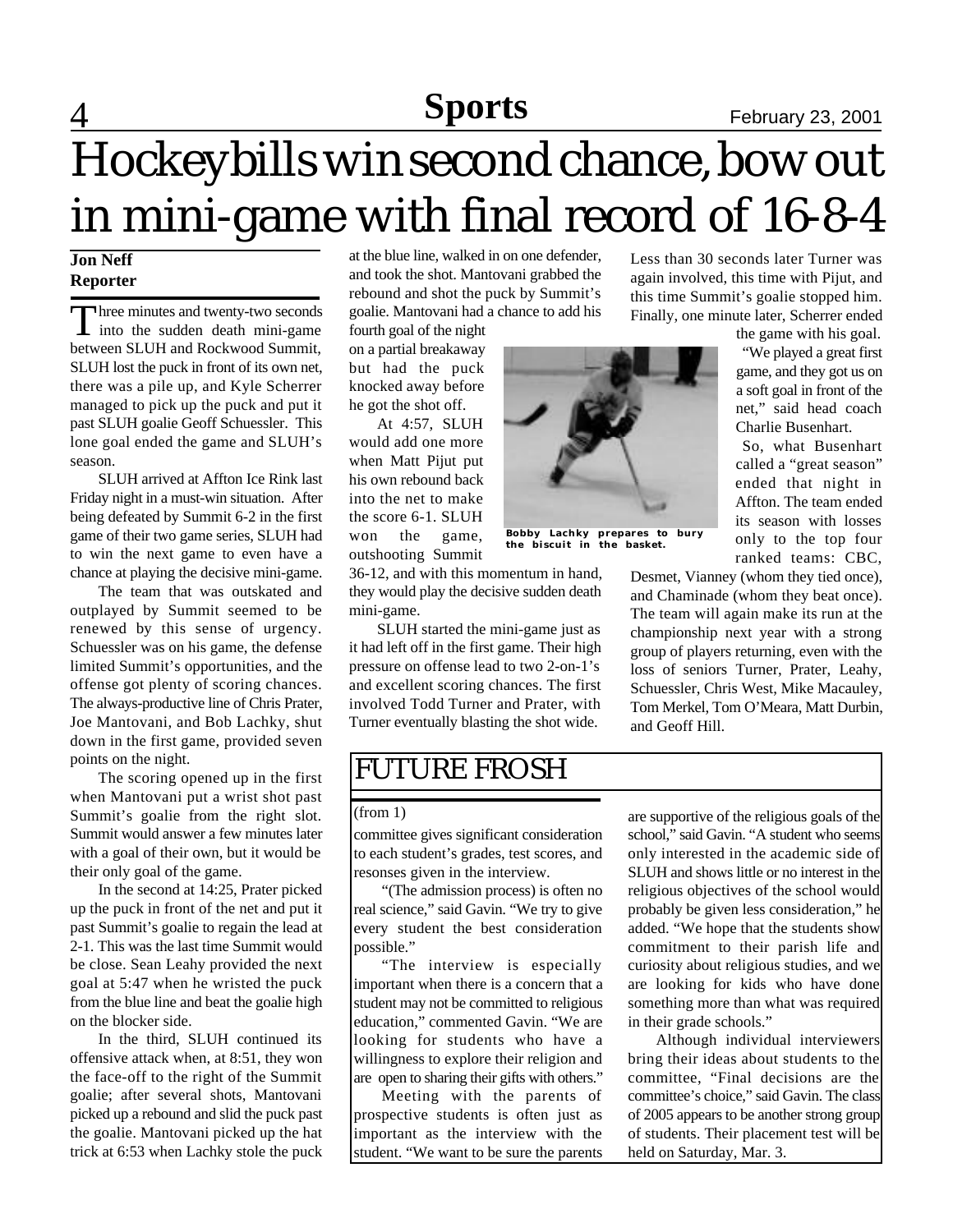### **Shawn Furey** Basketbills continue disappointing season with losses to DeSmet and Kirkwood

### **Reporter**

A nother week, another set of top ten<br>
opponents, another set of difficult nother week, another set of top ten losses for the basketball team. This storyline may seem somewhat redundant, but it is true nonetheless. The U. High's schedule and overall cold shooting towards the end of games have led to loss after loss for the Bills. The games against the Kirkwood Pioneers and the CBC Cadets proved to be no different.

This past Friday evening the Bills hosted a Kirkwood basketball team which feature two massive twin brothers. The Smith twins, who both top 6'5", have dominated opponents all year long and almost single-handedly landed Kirkwood in the area's Top Ten. During these teams' first meeting earlier in the season, the Pioneers used the twins' size and power to pull out a 58-52 victory. The Bills looked to slow down their production and therefore slow the whole team.

The Bills did just that in holding the Pioneers to just 38 points, often times visibly frustrating the dynamic duo. Seniors Tim Vreeland and Kyle Bruno man-



**Kevin Schroeder looks for an opening against Kirkwood.**

aged to keep Anthony Smith, the taller twin, from dominating under the basket.

Sadly, the emphasis on defense seemed to be the game's overall theme, as Kirkwood continually pressured the SLUH outside shooters and created turn-

overs. The outstanding Billken defensive effort was lost in their inability to score, and they fell to the Pioneers 38-34.

Of the loss, junior guard Adam Siebenman said, "Losses like these are extra difficult, because the game was always within our reach, and we just couldn't make the move."

On Tuesday night, the Billikens looked to rebound with a strong game versus the CBC Cadets, who had also narrowly defeated them earlier in this season. This proved to be a rough game for SLUH, and a set of strange circumstances for many people.

There were two odd situations that CBC looked like it would have to deal with on Tuesday night. The first odd happening was that earlier in the day, more than half of the CBC team was in the nurse's office ill with flu symptoms. Until game time it was undecided who would even play for the Cadets.

**see HOOPS, 7**

## Racquetbills manage a .500 finish in'01 *Jr. Bills crush Ladue 6-1, prepare for state tourney*

### **Mike Gau Reporter**

Let Thursday, the Racquetball-Bills<br>
finished up their season by beating ast Thursday, the Racquetball-Bills Ladue at West James Sports Complex in St. Charles. The team overcame Ladue's players and spectators and won the match 6-1, once again showing how much they have improved over the course of the season. Only top-seeded junior Joe Sharamitaro was unable to pull out a victory.

For those who are unfamiliar with the sport, Matt Soraghan put it best when he said, "It's kind of like half court volleyball, but with walls instead of out-ofbounds, no net, a racquet and a smaller ball."

In a nutshell, the Jr. Bills lost to Vianney twice, lost to Kirkwood twice, lost to DeSmet once and beat everyone else to finish off the season with a .500 record. Junior Kevin Moore was undeniably the anchor of the team, losing only once all season. On some occasions, Moore or junior Andy Schumert had to win their match to prevent the team from getting donuted (when the team does not win any matches).

This Saturday, the Racquetballers will look to defend their title at the state tournament at Concord Sports Complex in South County.

Like most of the team, Sharamitaro has been "looking forward to this Saturday since last Saturday." The team is seeded fourth in the tourney, behind Vianney, DeSmet, and Kirkwood.

The state tournament is a single elimination tournament where each player plays opponents of the same seed.

Individual players are seeded as well, based on their performances during the season. Sharamitaro is seeded eighth out of all the state's number one seeded players, Moore is seeded first of the second seeds, Schumert is seeded third of the third seeds, and Chris Guilfoy is seeded fourth of the fourth seeds.

Mike Gau is seeded fourth of the fifth seeds, Matt Soraghan is seeded fifth of the sixth seeds and the dynamic doubles duo of Mike Brand and Tom Brokelman is seeded fourth of the doubles teams.

The tourney will be on Saturday in South County. Admission is free.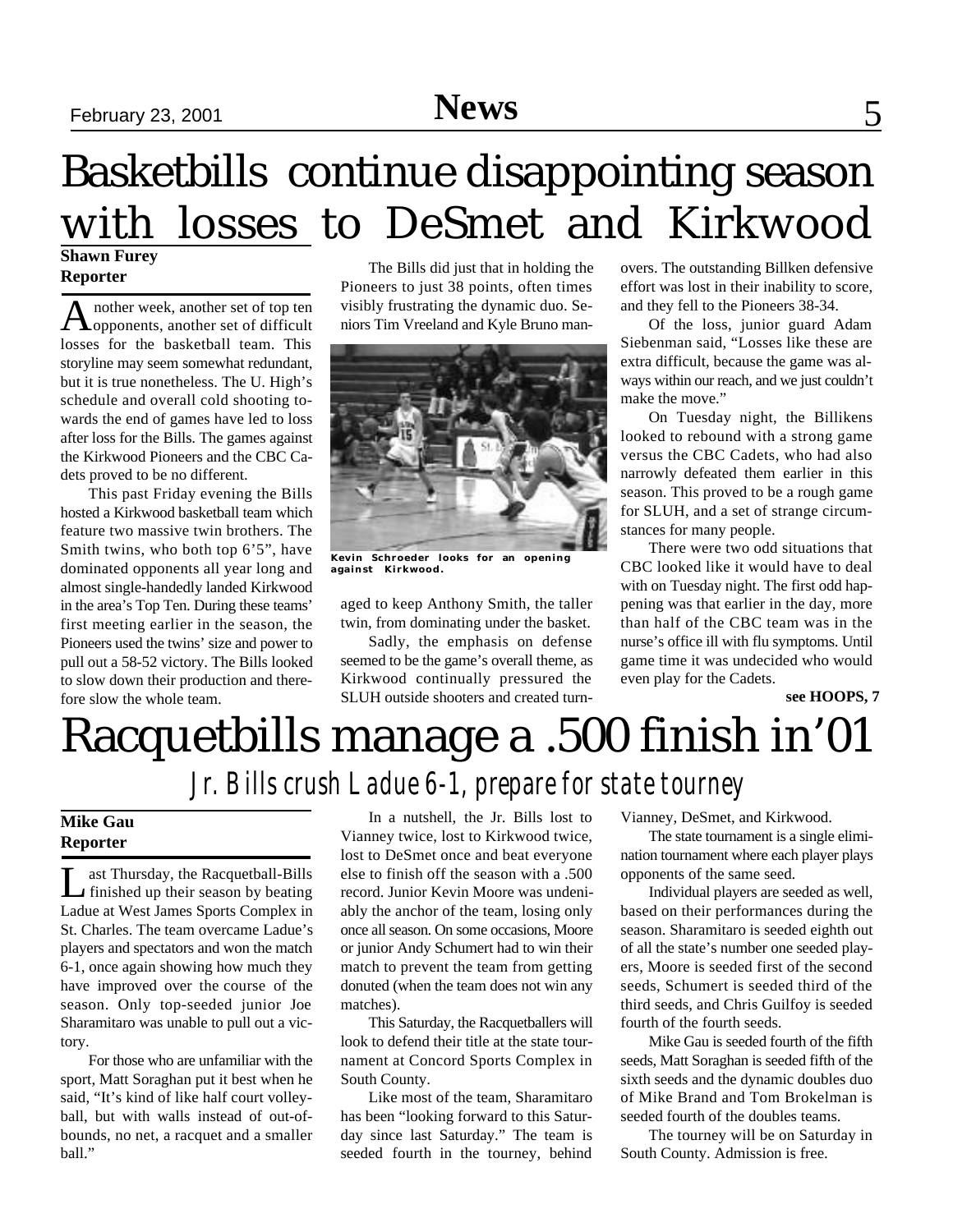# 6 **News** February 23, 2001 Ammunitionbills load up for Nationals

#### **Jon Neff Reporter**

A chieving a score of over 550 (out of<br>
600) puts a SLUH shooter in a very chieving a score of over 550 (out of exclusive club. Only three team members in the long and rich history of the SLUH rifle program have posted a score this high: Brian Chaldny, Dan Schoenekase, and current team member Bill Everding. Last Saturday, in a match versus Quincy High School, junior Giles Walsh became a part of this prestigious company with a 551.

To put this achievement into perspective, Walsh only lost 49 points through sixty shots on a target whose ten ring is about the size of the period at the end of this sentence. His prone and stand scores were on par with the rest of the members of the varsity, but it was his kneel score

### NET MEN

#### (from 5)

#### against you."

On Tuesday, the District playoffs began for the Bills as they travelled down to Kingshighway to Gateway to play the Jaguars, the host team of the tournament. SLUH looked to take advantage of Gateway's young team, and advance to play Vashon the next night.

The Bills jumped out to a good start on great outside shooting from Lindbeck and Lowes, and took a three point lead into half time. The second half would turn out to be the last one of their bright spots this season.

The team came out tenaciously and pulled away, led by some tough play under the basket by Reidy. The SLUH bench and quick passing simply wore down the Jaguars as the Jr. Bills escaped with a 58-48 win.

After Wednesday night's loss to Vashon, the Jr. Bills finished the season at 9-16. Of those other 15 losses, ten were by a combined total of 50 points (Chaminade twice, Kirkwood twice, CBC, Vianney, Oakville, Rolla, Jefferson that pushed his total over 550. With a 194 (out of 200), he bested the next closest competitor by ten points.

 In addition to posting the high kneel score, he also had the most X's (center shots) with 32. This means that 32 of his 60 shots were perfect tens.

"It feels good after working so long to shoot a score this high," said Walsh.

However, Walsh was not the only person to break into the record books that day. Bolstered by Walsh's high score, the varsity team of Walsh (551-32x), Everding (545-31x), Jon Neff (534-27x) and Todd Mazurkiewicz (530-20x) broke its own team record for a three-position competition for the second time in as many weeks. Their score of 2160-110x bested their previous record of 2138- 70x, and has now given them a 33-point difference over the original record of

City and Cape Central). The Wolverines from Vashon, however, defeated the Bills by 52 in a merciless, unclassy display of running up the score.

There were very few if any highlights for SLUH in a game where the Jr. Bills were simply overmatched. Vashon's smothering, relentless press forced SLUH into turnover after turnover. Vashon fin-

### THE MAT

#### (from 5)

152 in the tournament. He lost his first round match to an opponent who placed third in state last year and lost his second round match to a wrestler who placed third this year. But as he observed, "It was the greatest experience of my life just because of the rush I got when I walked out in the Parade of Champions." Obviously, it's not always about winning, but the experience of wrestling two hard-fought matches.

O'Brien and Born expressed similar feelings. Born said, "It was exciting wrestling in front of the whole arena."

However, Bommarito seemed es-

2127. Everding broke his third record of the year with a perfect 200-20x in the prone position. As for this record, there is no way to break it; it can only be tied.

The team also added another win to its record this year by beating Quincy in the match, 2160 to 2000. This makes the team still unbeaten on the year having now defeated Quincy twice, Missouri Military twice, and winning both the four and three position national sectionals.

The JV team, even with high scores by Adam Hilkenkamp (526-21x) and Peter Berns (500-15x), still lost to Quincy's varsity by 43 points, but they still managed to beat Quincy's JV team by an amazing 355 points. SLUH's freshman team also bested Quincy's JV team by 215 points.

The team will compete in an open match this weekend against adult teams at Highland, Illinois.

ished the game with two high-flying dunks, 16 three pointers and a complete rout of the Bills. The final score was 81-29.

Of the overall dominance by the Wolverines, head coach Don Maurer said, "That is the best Vashon team I have ever seen."

The seniors finished their hard-fought careers as SLUH basketball players, and should be applauded for their hard work.

pecially excited with the state meet, saying, "It inspired me for next season...This is the first year I'm excited about putting the shoes on after the season."

All three wrestlers are determined to get back to state next year and hopefully place. Head coach Tim Curdt agreed with them, saying, "The fact that all three are juniors looks good for next year."

Like many of this year's matches, "It was an exciting tournament," said Curdt. Through the efforts of Born, O' Brien, and Bommarito, SLUH finished with five team points, which isn't bad compared to some other schools, and for a program that hasn't scored any points at the last four state meets.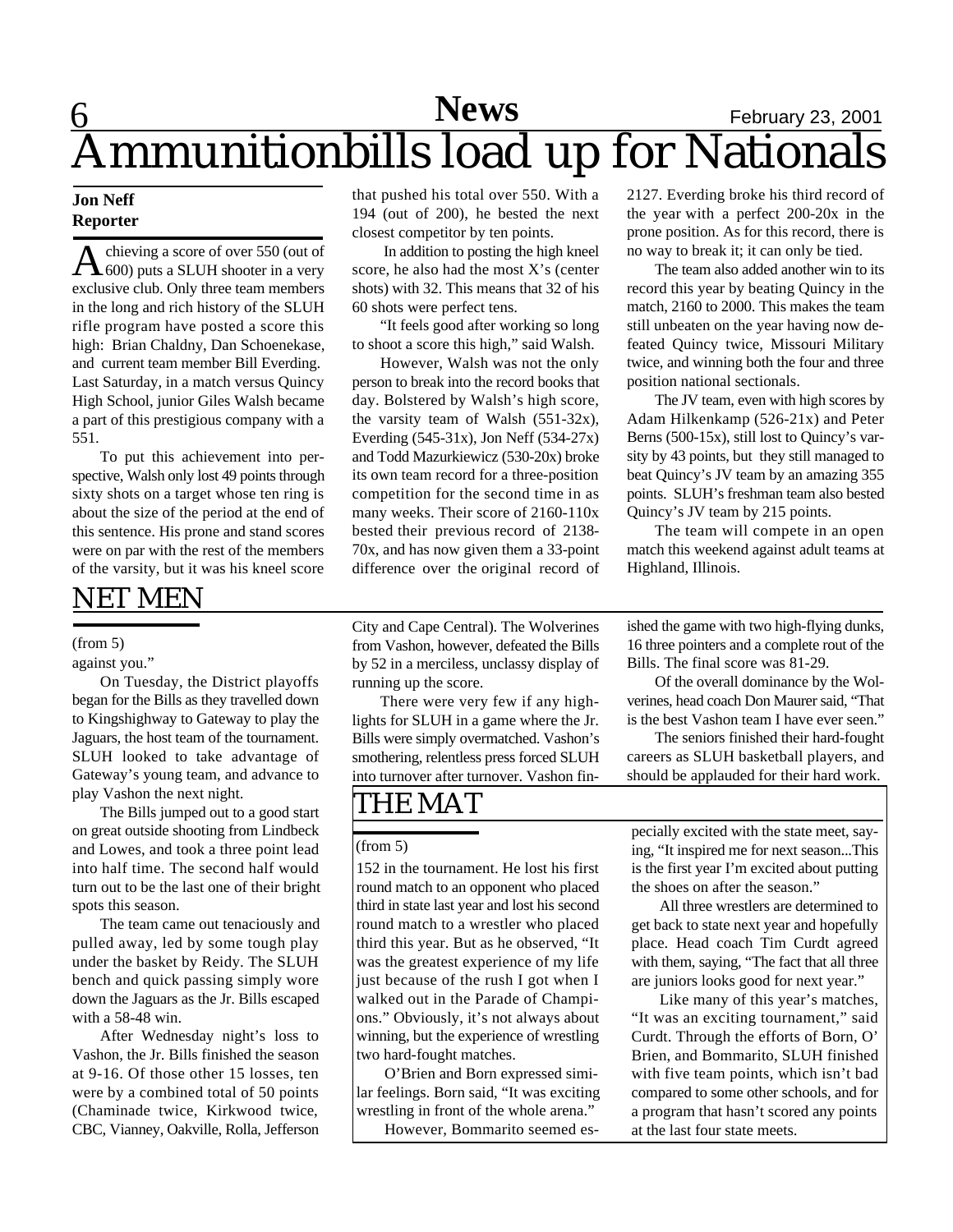### February 23, 2001 **Feature** 7 Requiem for a home: 4389 Wise **Feature**

#### **Tim Elfrink Editor in Chief**

Their home is an island of quickly<br>fading neighborhood history, an isheir home is an island of quickly land surrounded on three sides by asphalt and SUVs, and their longevity under such circumstances is nothing short of extraordinary. Their names are Nancy and Ted Arunski, and they have occupied 4389 Wise since November 1989.

Most SLUH students pass this house every day without a second thought. A two story brick bungalow, it juts awkwardly into the southwestern end of the student parking lot, just south of the senior lot. Just last week, the Arunskis announced that they had finally agreed to a buyout proposal by the school, a decision that meant leaving behind far more than just a decade of personal experiences.

"Nancy's grandfather bought the house, way back in 1920," said Ted. "We've always loved the location. It's a real good area, being next to Forest Park, by a major street like Kingshighway."

Nancy's father, Robert "Stormy" Whiteman, grew up in the home, and, in fact, attended SLUH, where he earned his moniker for his tempestuous play in Phys. Ed. classes. He graduated in 1938 and maintained ownership of the house until 1989, when his daughter and her husband took over the property.

At this point, SLUH was already pursuing its expansion plans, buying up properties around the campus and exerting its influence on the neighborhood, although it took some time for the effects of the plan to become evident to the Arunskis.

"(The expansion plan) is definitely having quite an effect by now," said Ted. "Before it started, we had maybe 109 or so houses in the neighborhood. With the acquisitions, the school has taken probably a third of that." In reality, the Arunskis had 121 neighbors when they moved in,

and since 1989, 62 of them have sold their homes to SLUH, which would constitute "quite an effect" in almost any context.

Though the school has undoubtedly influenced the reduction in the size of the neighborhood, the Arunskis feel no hostility towards SLUH, and in fact praise the administration for many of the positive effects its policies have had in the neighborhood.



surround the Arunski's home, owned by **the family since 1920.**

"Through all of my experience, it seems like SLUH has had a definite genuine interest in the welfare of the neighborhood," said Ted. "They gave us a community meeting place, and a lot of times bent over backward for us."

The school allowed members of the community to use classrooms for community meetings, and, in the past, held events in which the student body would help to clean up the neighborhood. The Arunskis also realized that SLUH was replacing as many negative community elements as positive when they bought abandoned or ramshackle homes and razed them.

"Like the Bible says, the weeds are sown with the wheat, so I guess they all got pulled out in the process," said Ted. "We did feel the loss of so many neighbors, though."

So as neighbor after neighbor was bought out and moved away, why did the Arunskis remain for so long, especially as a parking lot slowly began to encircle their property? Well, it all came down to just wanting to stay put, according to Ted.

"It never bothered me too much," he said, laughing, "especially coming out of a family with 12 kids in it. There were a few things that bothered me about it, but we just loved the house too much to leave."

> Those annoyances included a waste removal company that would bang dumpsters loudly at 2 a.m. on Sunday mornings and an increasing amount of paper waste which blew off of the parking lot into their yard. But all in all, the Arunskis were happy with their home, and the tradition it carried.

"We really do love this house," said Ted. "It's meant a lot to all of us."

What finally prompted their decision to sell their property to the school, for an undisclosed amount, pack up the memories, and head to a new home in Crestwood?

"It turned out to be a partly financial decision. The school made us

a great offer," said Ted. "But there was also the writing on the wall that we were the only ones left. We didn't like the idea of being all alone."

Although SLUH does appear genuinely concerned about the welfare of the community, and perhaps the Arunski's farewell was inevitable, something is undoubtedly lost in the spirit of the neighborhood when a conscientious family such as the Arunski's moves out of a home with a tradition like 4389 Wise, a tradition which should be central to the identity of our school.

Still, in the end, the Arunskis are as optimistic about a westward move as they were about being surrounded by parking lot.

"We kind of hate to leave 80 years of history. We were hoping for a hundred," said Ted wistfully. "But God gave us this house, and now he's given us a new one. It's just time for us to move on."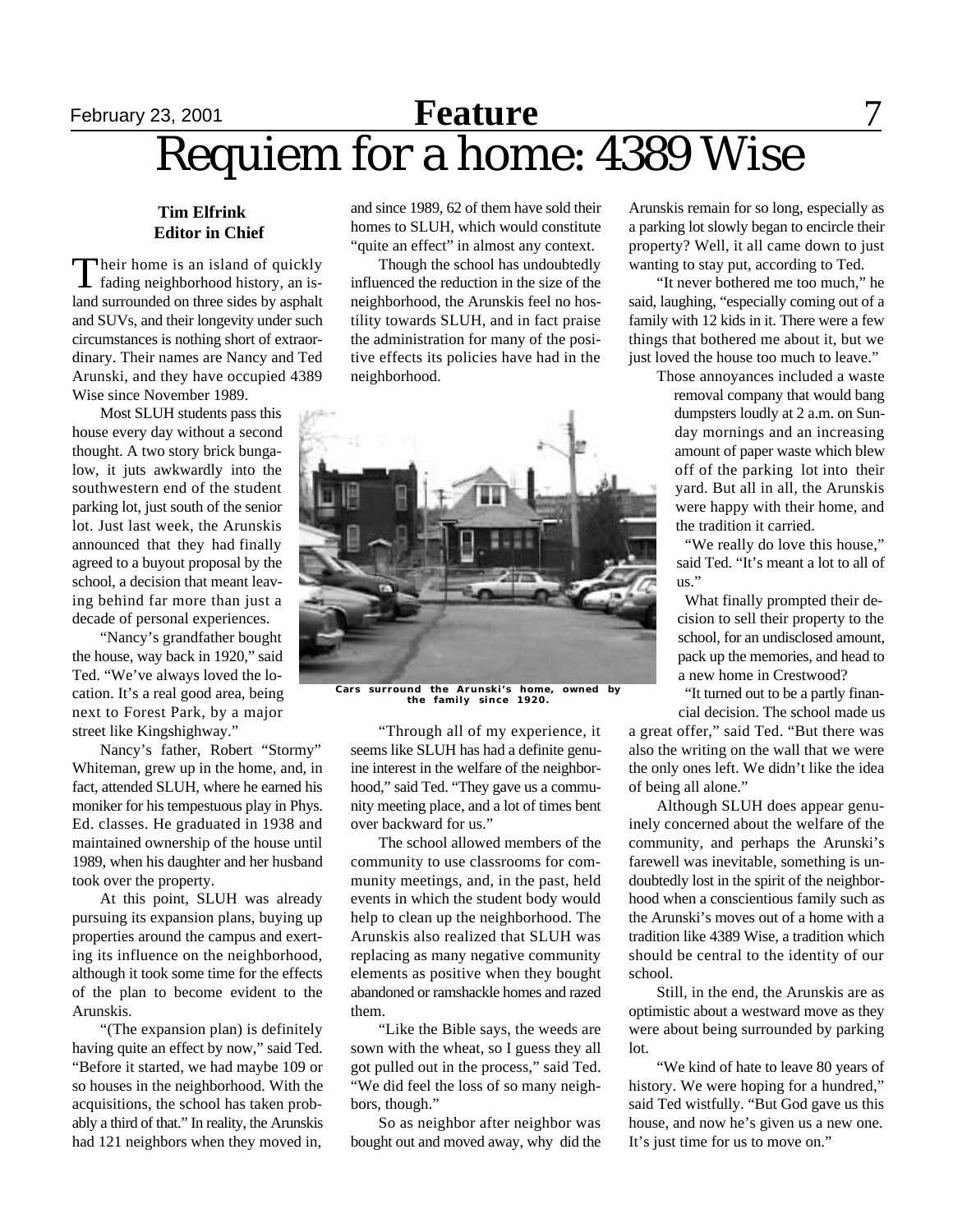# **8 Napster** February 23, 2001

#### **FRIDAY, FEB. 23**

Schedule #1 Basketball meeting

#### **SUNDAY, FEB. 25**

Family Mass Muny Children/Teens Latin Club Toga Party 5pm @ student cafeteria



 St. Louis' **only** weekly high school newspaper www.sluh.org prepnews@sluh.org

### **"Fake Death Metal Band Credits"**

### Volume LXV, Issue 21

**Editor in Chief**: Tim " Gravel Fork" Elfrink **Editor:** Andrew " Eating Contest" Ivers **Assistant Editor**: Raj "Graveyard Fairydust" Joseph

**Sports Editors**: Peter "The Frown Squad" Bartz-Gallagher, Matt "Stab the Bishop" Snively

**Features Editor**: Justin "Mr. Hameye" Austermann

**Core Staff**: Kevin "Strick Nein" Moore, Andrew "Bang the Skull Slowly" Neilsen, Drew "Wheelright's Ghost" Niermann, Tom "Decimal Metaphor" O'Brien, Ryan "Pineapple Man" Oldani

Layout Staff: Matt "Donkey Kong U.K." Hoffman

**Web Staff**: Chip "Dirty Yellow Hammer" Duebner

**Photography**: Tim "Pretty Boy" Curdt,

### by Tom O'Brien **Calendar Feb. 23-Mar. 2**

**MONDAY, FEB. 26** Schedule #1

#### **TUESDAY, FEB. 27**

Schedule #4 Faculty Breakfast

#### **WEDNESDAY, FEB. 28**

Schedule #3 Ash Wednesday: All School Liturgy Formal Attire

Andy "Half of" Neilsen, Kevin "Infant 147" Moore

**Artist**: Mike "Skilled Homicide Harmony" Garcia

**Reporters**: Jeff "Nuclear Zeitgeist" Dueker, Shawn "Buzzgum" Furey, Brian "Marvin's Toes" Kane, Jon "Guttersnipe" Neff, Mike "Cunk" Smallwood

**Computer Consultant**: Mr. Bob "All You Blood" Overkamp

**Moderators:** Ms. Bonnie "Book" Laughlin, Mr. Steve "Handless Kings" Missey

**Masthead Design**: Rachel "5421 Forest Park Blvd. Community Vigilance and Restoration Center" Marling

The *Prep News* is a student publication of St. Louis University High School. Copyright ©2001 St. Louis University High School *Prep News*.

No material may be reprinted without the permission of the moderators and Editor in Chief.



Keep your eyes open for an inaugural *Prep News* readers contest, to be publicized in next week's issue.

#### **THURSDAY, MAR. 1**

Schedule #1 Blood Drive Football Meeting Wrestling Banquet

#### **FRIDAY, MAR. 2**

Schedule #1 Sno Ball @ Casa Loma

### ANNOUNCEMENTS

ATTENTION DISCIPLES OF BACCHUS: This is a reminder that all members of the Latin Club are invited to the annual Bacchanalia (Winter Toga Party) on Sunday, Feb. 25, at 5:00 pm in the student cafeteria. This night will feature dancing and live skits by the girls of Cor Jesu, St. Joseph's, and Nerinx Hall. If guests have not already made reservations and payments (\$5), please see Dr. Mary Lee McConaghy immediately in M216.

#### ATTENTION PARENTS:

Remember to buy tickets for this year's Cashbah. Among the items being auctioned will be tickets to the Rosie O'Donnell show and Mark McGwire's autographed shoes. Donations are still welcome for baskets and auction items. Cashbah 2001, March 31, will be spectacular, so make plans to attend.

 This Sunday, February 25, there will be a Family Mass held at 9:30 a.m. in the chapel focusing on gratitude to parents. All members of the SLUH student body are encouraged to bring their families to a mass that has become a strong tradition at SLUH. The Young Catholic Musicians, under the tutelage of Fr. Bruce Forman and comprised of eighty chorus members and twenty orchestra members, will be providing the music for the mass. Following the mass there will be a reception in the Danis Lobby. All are encouraged to attend.